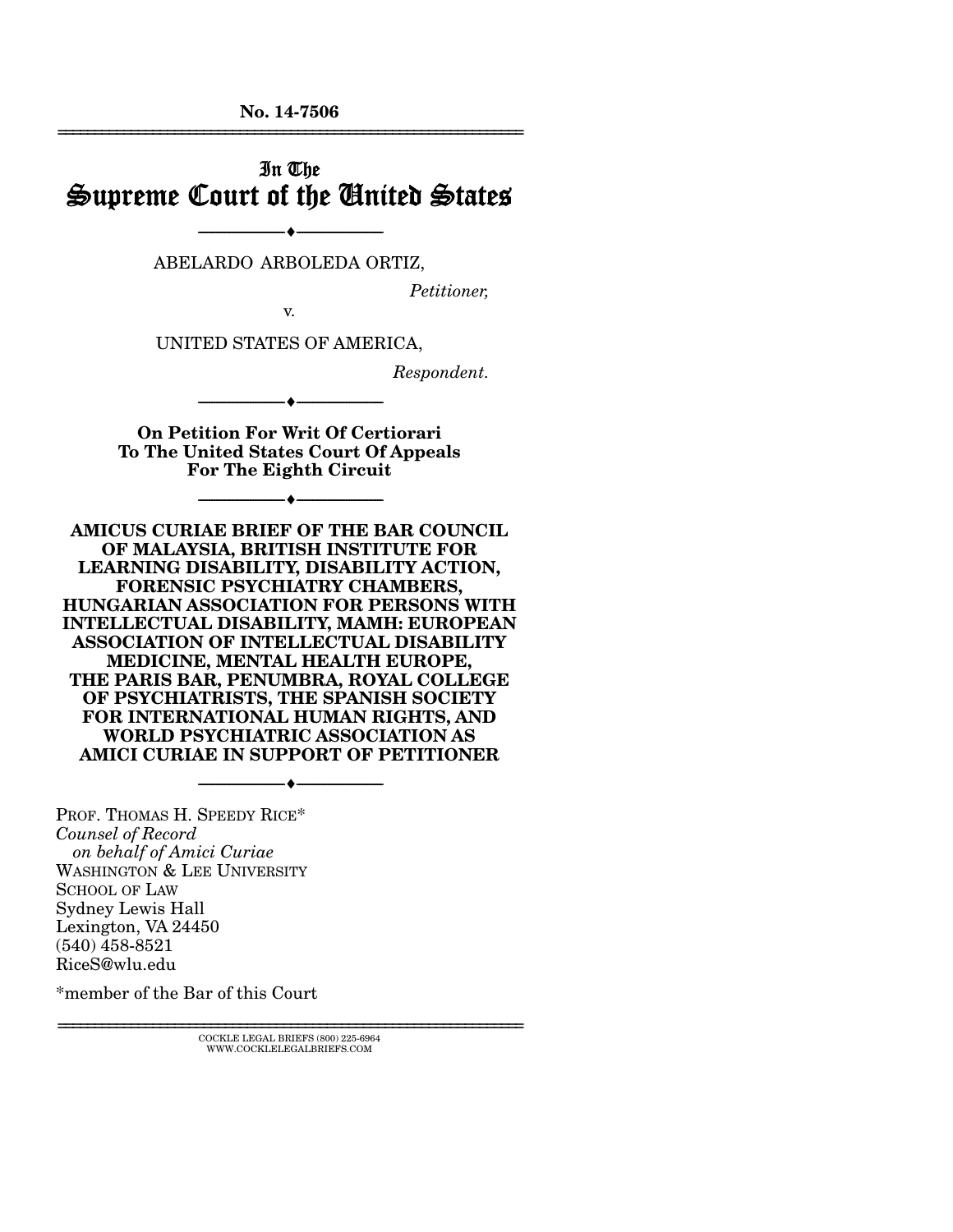# TABLE OF CONTENTS

Page

|                                                                                                                                                                                                                                                                                                                                                                                                       | 1  |
|-------------------------------------------------------------------------------------------------------------------------------------------------------------------------------------------------------------------------------------------------------------------------------------------------------------------------------------------------------------------------------------------------------|----|
|                                                                                                                                                                                                                                                                                                                                                                                                       | 6  |
|                                                                                                                                                                                                                                                                                                                                                                                                       | 7  |
| DISREGARDING VALID IQ TESTS RE-<br>I.<br>SULTS BECAUSE THERE IS NO "NORM"<br>FOR THE NATIONALITY OR SPECIFIC<br>CLASSIFICATION OF THE DEFENDANT<br>IS CONTRARY TO ESTABLISHED MEN-<br>TAL HEALTH RESEARCH AND PRAC-<br>TICES AND CREATES UNFAIR, UNIQUE,<br>AND INSURMOUNTABLE BARRIERS TO<br>FOREIGN NATIONALS UNDER THE<br><i>ATKINS V. VIRGINIA CRITERIA</i><br>II. USING CULTURAL STEREOTYPES AND |    |
| BIASES TO DISREGARD RELEVANT FAM-<br><b>ILY HISTORY AND EARLY ADOLESCENT</b><br>BEHAVIORS, WHICH DEMONSTRATE<br>ADAPTIVE BEHAVIOR DEFICITS CON-<br>SISTENT WITH INTELLECTUAL DIS-<br>ABILITY, CREATES UNFAIR, UNIQUE,<br>AND INSURMOUNTABLE BARRIERS TO<br>DETERMINATIONS OF INTELLECTUAL<br>DISABILITY UNDER THE ATKINS V.<br>VIRGINIA AND HALL V. FLORIDA CRI-                                      | 11 |
|                                                                                                                                                                                                                                                                                                                                                                                                       | 15 |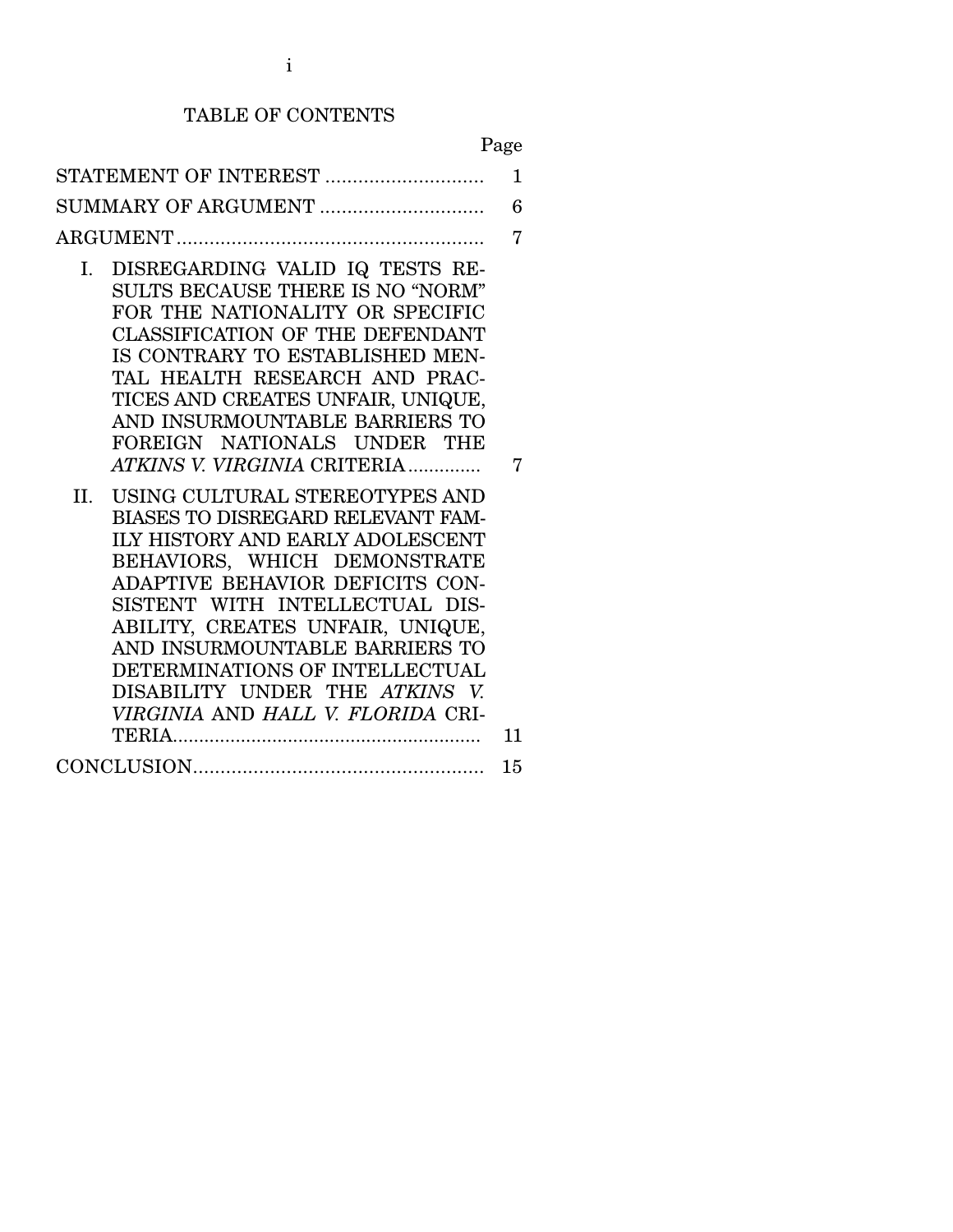ii

## TABLE OF AUTHORITIES

Page

CASES

*Atkins v. Virginia,* 536 U.S. 304 (2002) ..... 7, 8, 11, 15, 16 *Hall v. Florida,* 134 S. Ct. 1986 (2014) ............ 9, 11, 14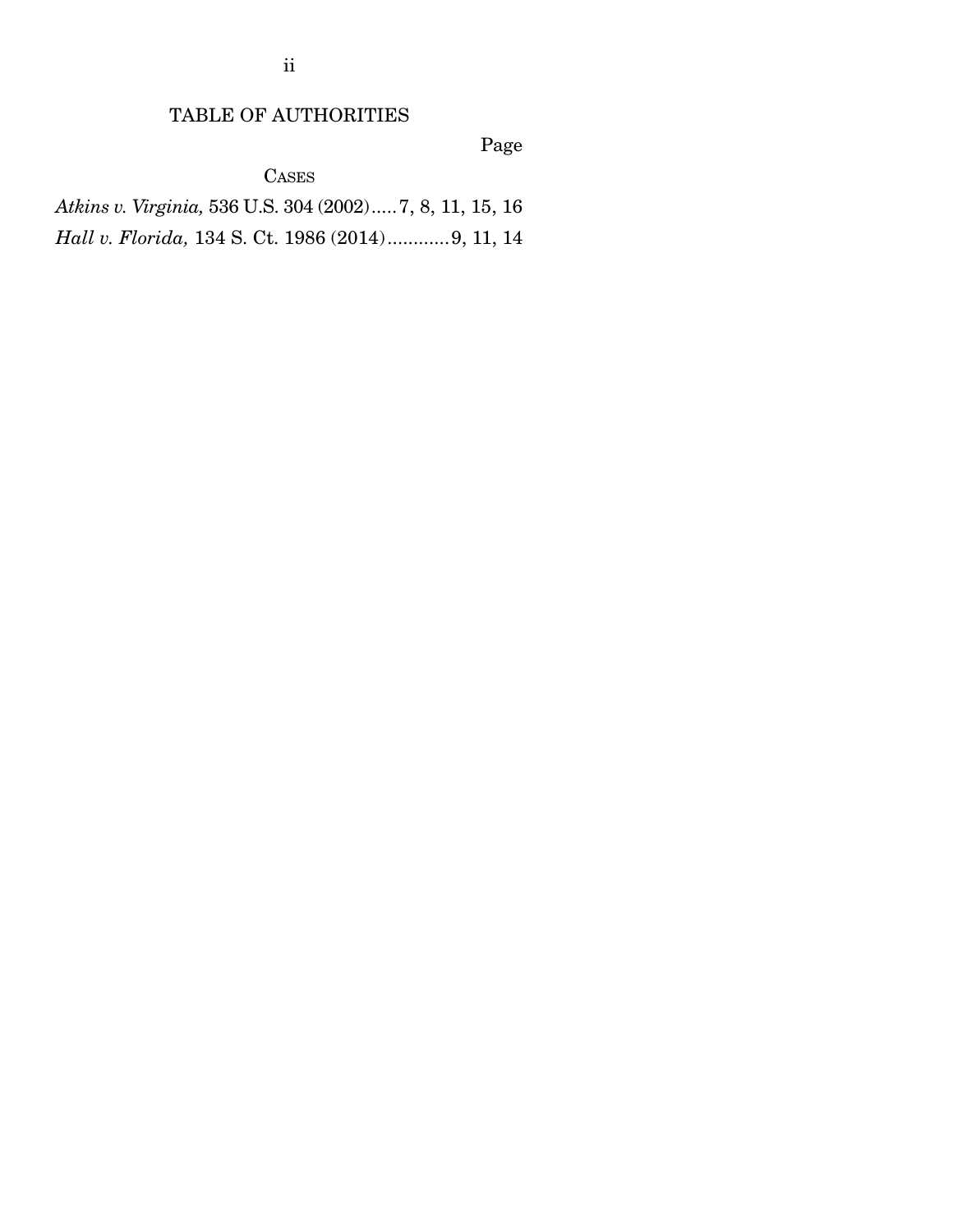## **AMICUS CURIAE BRIEF ON BEHALF OF PETITIONER ORTIZ STATEMENT OF INTEREST**<sup>1</sup>

 Amici Curiae represent psychiatric, psychological, medical, legal and social organizations and members around the globe who come together to express common concerns about this case and its negative impact on individuals with intellectual disabilities.

#### **1. Bar Council of Malaysia**

The Malaysian Bar is a statutory body created by Section 41 of the Legal Profession Act 1976, and has a membership of over 16,000 members (Advocates and Solicitors). The Malaysian Bar's objectives and powers are set out in Section 42 of the 1976 Act and the Malaysian Bar is enjoined by Section 42(1)(a) to "uphold the cause of justice without regard to its own interest or that of its members, uninfluenced by fear or favour." The Bar Council is the executive body of the Malaysian Bar and encourages the use of validated scientific and medical methodologies, including in determinations of intellectual disability.

<sup>&</sup>lt;sup>1</sup> This brief is submitted pursuant to Supreme Court Rule 37 with the consent of Petitioner, Abelardo Arboleda Ortiz, and of Respondent, the United States of America. The parties were given timely notice. This brief has been written by the signatories hereto. Neither Petitioner nor counsel for Petitioner has contributed any funds for the preparation or production of this brief.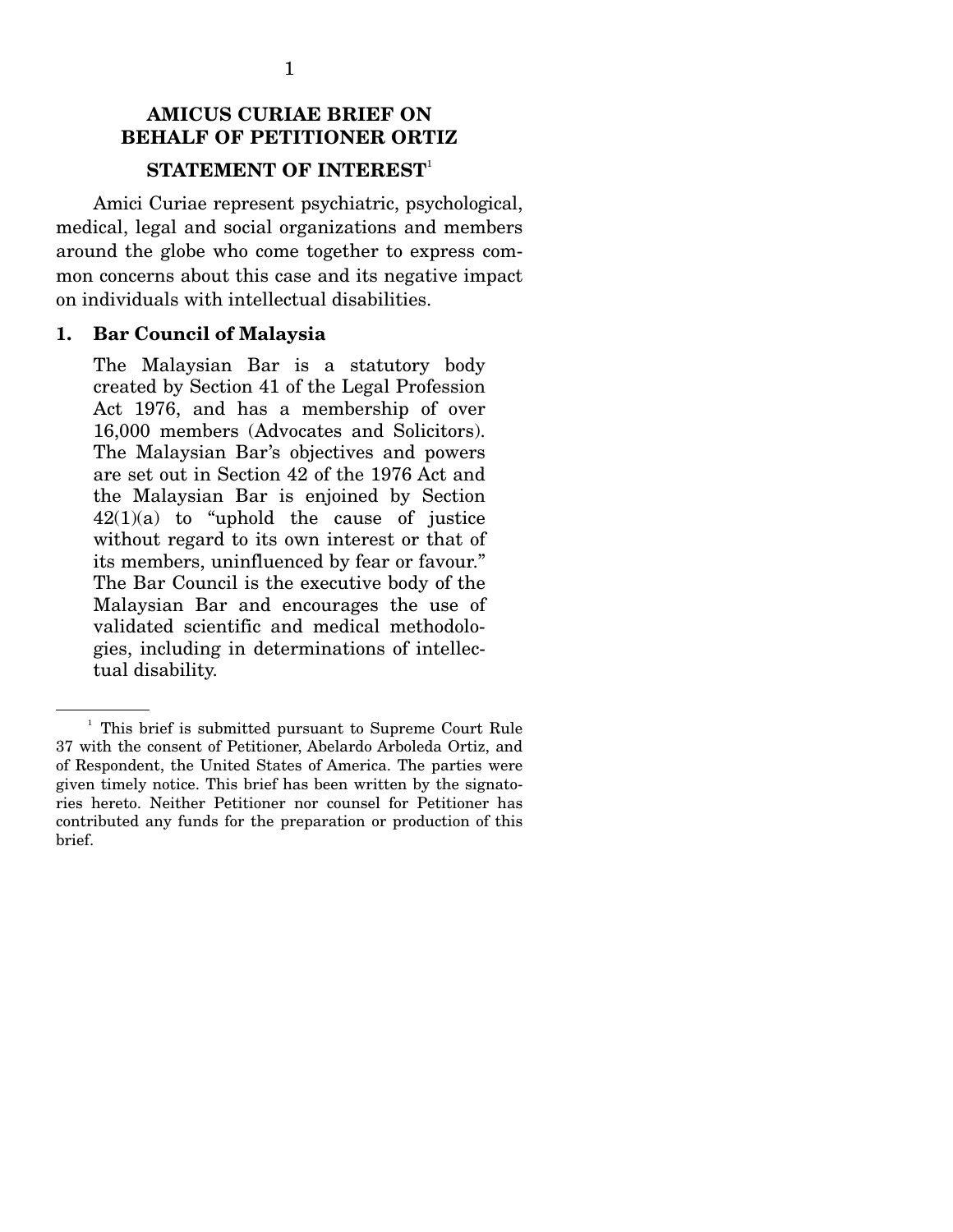## **2. British Institute for Learning Disability (BILD)**

BILD is the largest national voluntary membership organization in intellectual disabilities in the UK. Founded in 1971, BILD is one of the leading learning disabilities organizations in the UK and is well known internationally as a trusted source of information for those that work with people with learning disabilities: clinicians; academics; providers of services; and organizations in the public, private and voluntary sectors.

## **3. Disability Action**

Disability Action works to ensure that people with disabilities attain their full rights as citizens, by supporting inclusion, influencing government policy and changing attitudes in partnership with disabled people. Disability Action represents the views of our 100 member groups, working to bring about positive change to the social, economic and cultural life of people with disabilities and consequently to our entire community.

## **4. Forensic Psychiatry Chambers**

Forensic Psychiatry Chambers is a group of experienced psychiatrists providing high quality psychiatric advice and reports to the legal profession. Forensic Psychiatry Chambers comprises independent practitioners offering legal professionals a unique level of collective knowledge and experience. Members have experience of working in all levels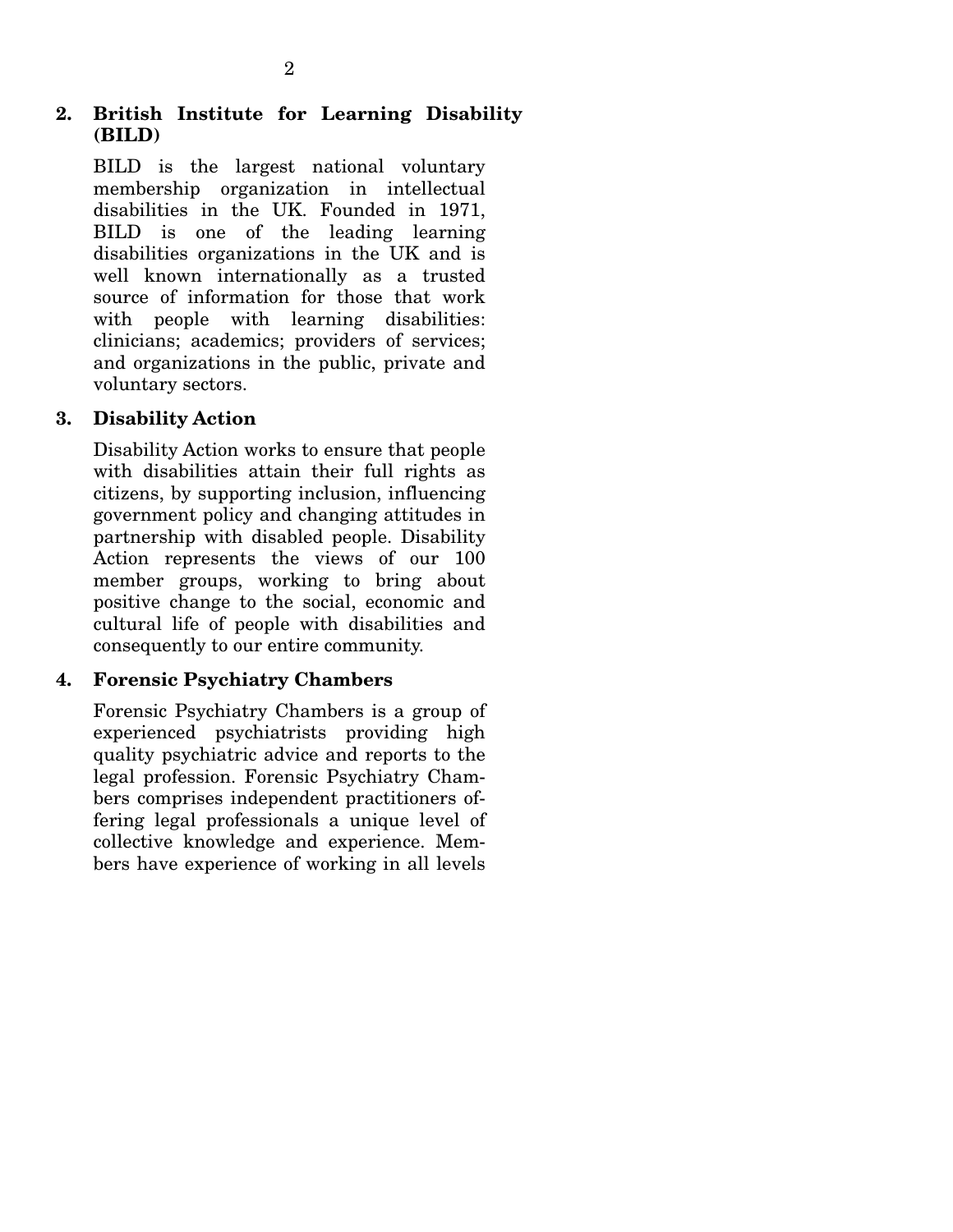of court and tribunals up to and including the UK Supreme Court and the Judicial Committee of the Privy Council. Members have experience of working on death penalty cases of individuals with intellectual disability in various countries around the world.

## **5. Hungarian Association for Persons with Intellectual Disability (ÉFOÉSZ)**

ÉFOÉSZ is the umbrella body of persons with intellectual disabilities and their families in Hungary representing 22,000 members. Our mission is to guarantee that human rights, social security and inclusion are ensured to all people with intellectual disabilities without discrimination. Besides advocacy work, we maintain a wide range of services: we manage support services related to transport, employment, living, legal advice, education and training.

## **6. MAMH, European Association of Intellectual Disability Medicine**

MAMH, European Association of Intellectual Disability Medicine, is an organization of medical doctors committed to high quality health care and to reducing inequalities for persons with intellectual disability within Europe, based on the UN Convention on the Rights of Persons with Disabilities and the Manifesto: Basic standards of health care for persons with intellectual disability.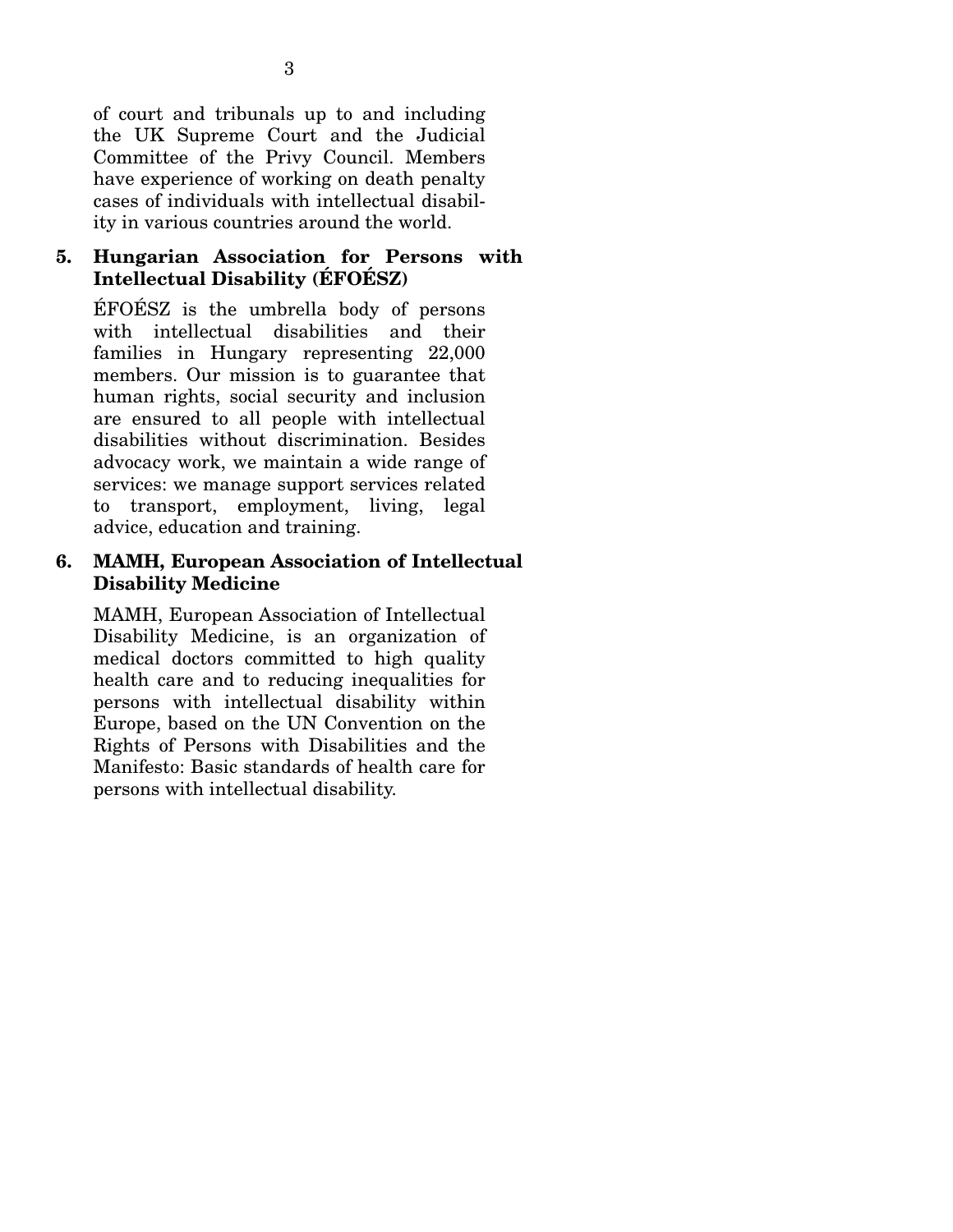## **7. Mental Health Europe (MHE)**

An umbrella organization, MHE represents associations, organizations and individuals active in the field of mental health and wellbeing in 30 European countries, including users and ex-users of mental health services, volunteers and professionals. MHE's core objective is to ensure that the human rights of persons with mental health problems are fully respected.

### **8. The Paris Bar**

The Paris Bar comprises 25,000 members. Traditionally, the Paris Bar is often approached when human rights are in danger. In the field of human rights defense, the Paris Bar cooperates and exchanges information with numerous human rights associations. The Paris Bar also cooperates with numerous organizations in France and across Europe on behalf of its members to defend their use of validated scientific and medical methodologies, including determinations of intellectual disability in appropriate cases. The actions undertaken by the Paris Bar are particularly aimed to support lawyers and the freedom, independency and dignity of our profession.

### **9. Penumbra**

Penumbra is a charity established in 1985 to support people with mental health problems in Scotland. We work to promote mental health, to prevent mental illness, to support people in their recovery and promote the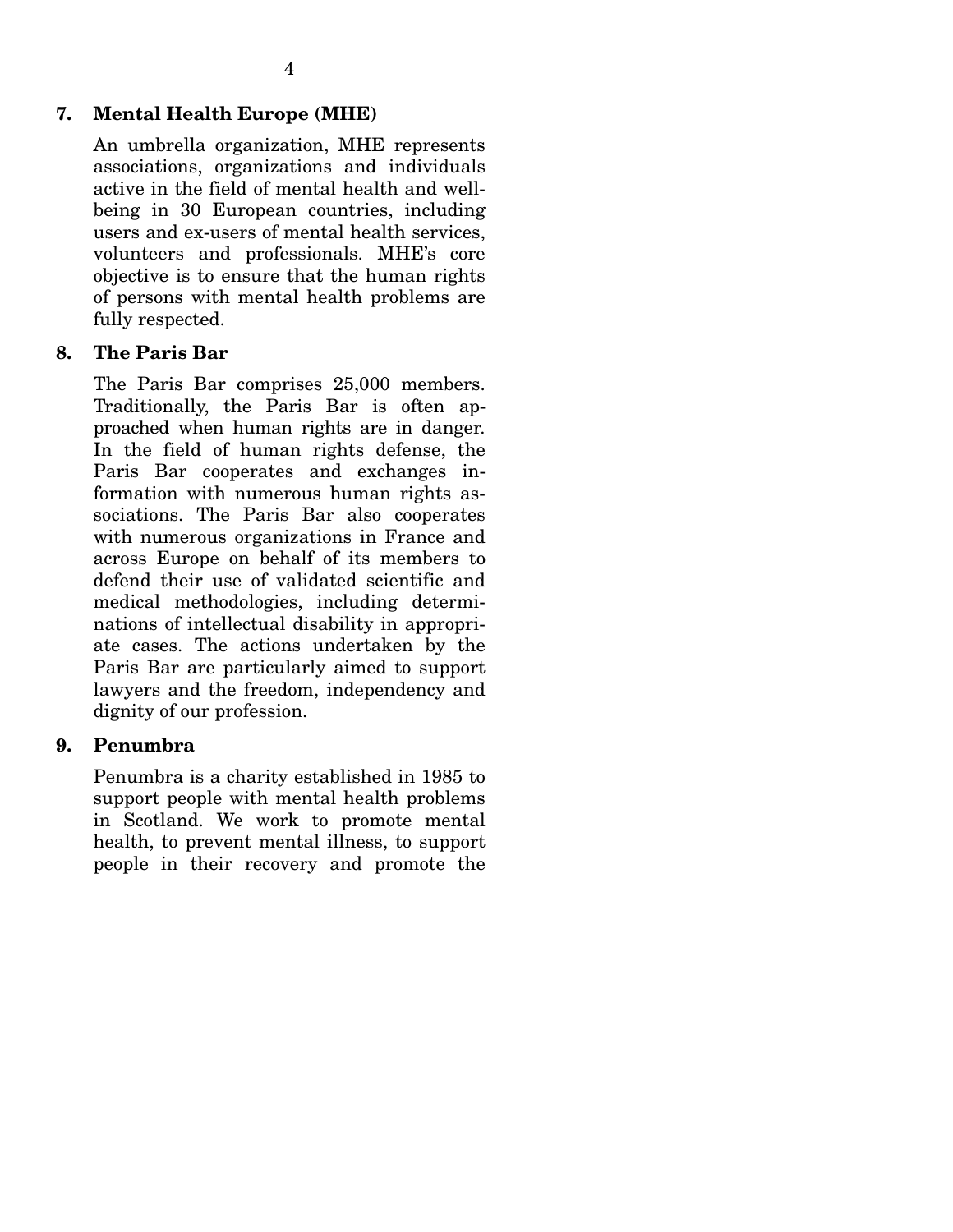rights of people with a disability to equal protection under the law.

## **10. Royal College of Psychiatrists**

The Royal College of Psychiatrists is an independent professional membership organization and registered charity representing over 15,000 psychiatrists in the UK and internationally. The core purposes of the Royal College of Psychiatrists are to:

Set standards and promote excellence in psychiatry and mental healthcare;

Lead, represent and support psychiatrists;

Work with patients, care-givers and other organizations interested in delivering high quality mental health services.

The main specialties in psychiatry are represented by College Faculties, Sections and Special Interest Groups. The College has a Faculty dedicated to intellectual disability.

## **11. The Spanish Society for International Human Rights Law**

The Spanish Society for International Human Rights Law promotes, among academia, public institutions, international organizations and civil society, international human rights law values. Thus ensuring States' compliance with decisions and recommendations adopted by the international human rights bodies and mechanisms, including the protections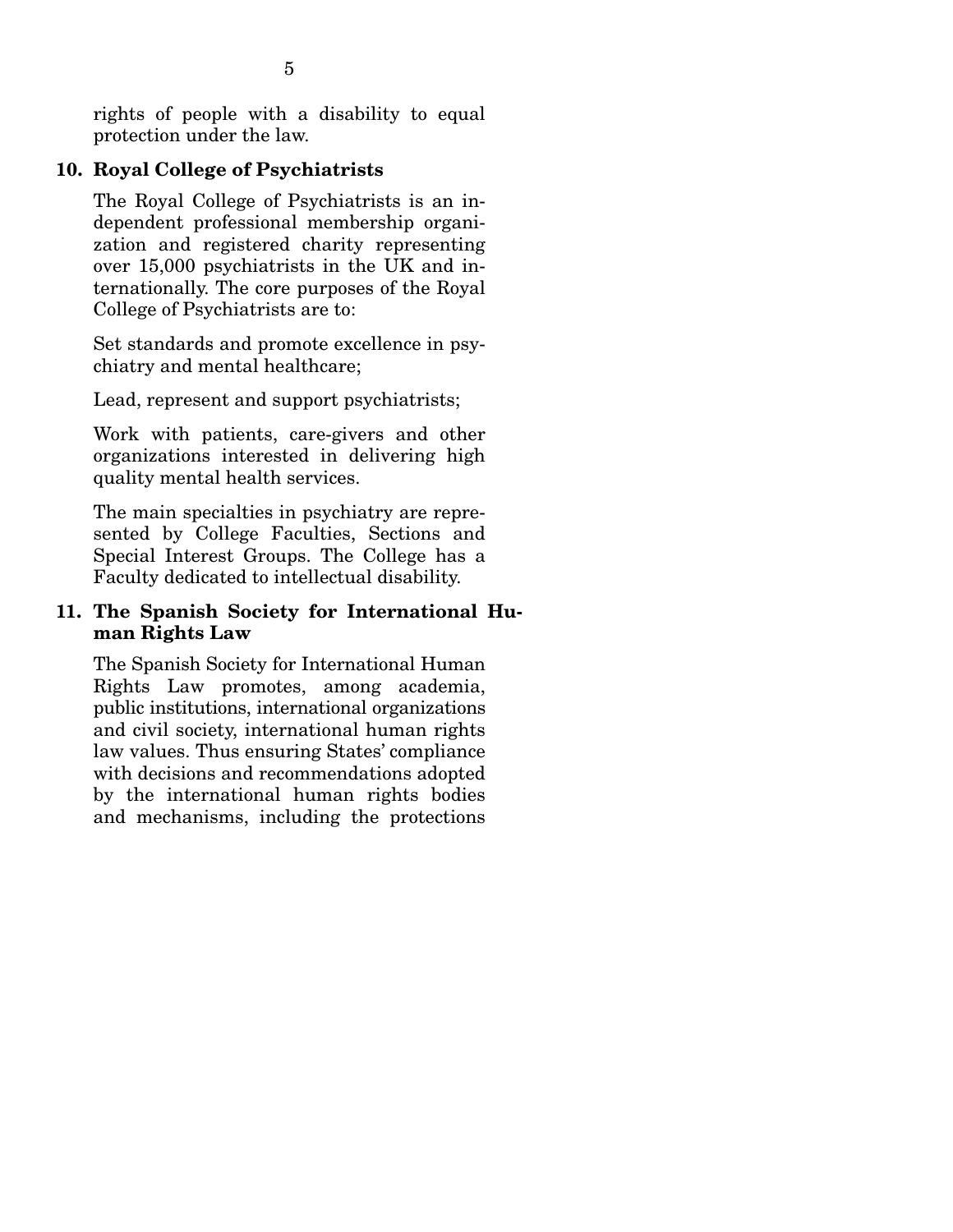and legal rights of persons with intellectual disabilities.

### **12. World Psychiatric Association (WPA)**

The WPA is an association of national psychiatric societies aimed at increasing knowledge and skills necessary for work in the field of mental health and the care for the mentally ill. Its member societies are presently 135, spanning 117 different countries and representing more than 200,000 psychiatrists. It has 65 scientific sections, aimed at disseminating information and promoting collaborative work in specific domains of psychiatry. It has produced several educational programs and series of books. It has developed ethical guidelines for psychiatric practice, including the Madrid Declaration (1996).

### **SUMMARY OF ARGUMENT**

--------------------------------- ---------------------------------

 Amici's brief and arguments are premised on the Statement of the Case and Facts in the Petition for Certiorari, along with its accompanying record, which we take to be an accurate reflection of the record as it relates to the testing and opinions of Mr. Ortiz's intellectual and adaptive functioning.

 Amici urge the Court to consider widely accepted international mental health practices and mental health opinions when applying the Eighth Amendment's clause prohibiting cruel and unusual punishment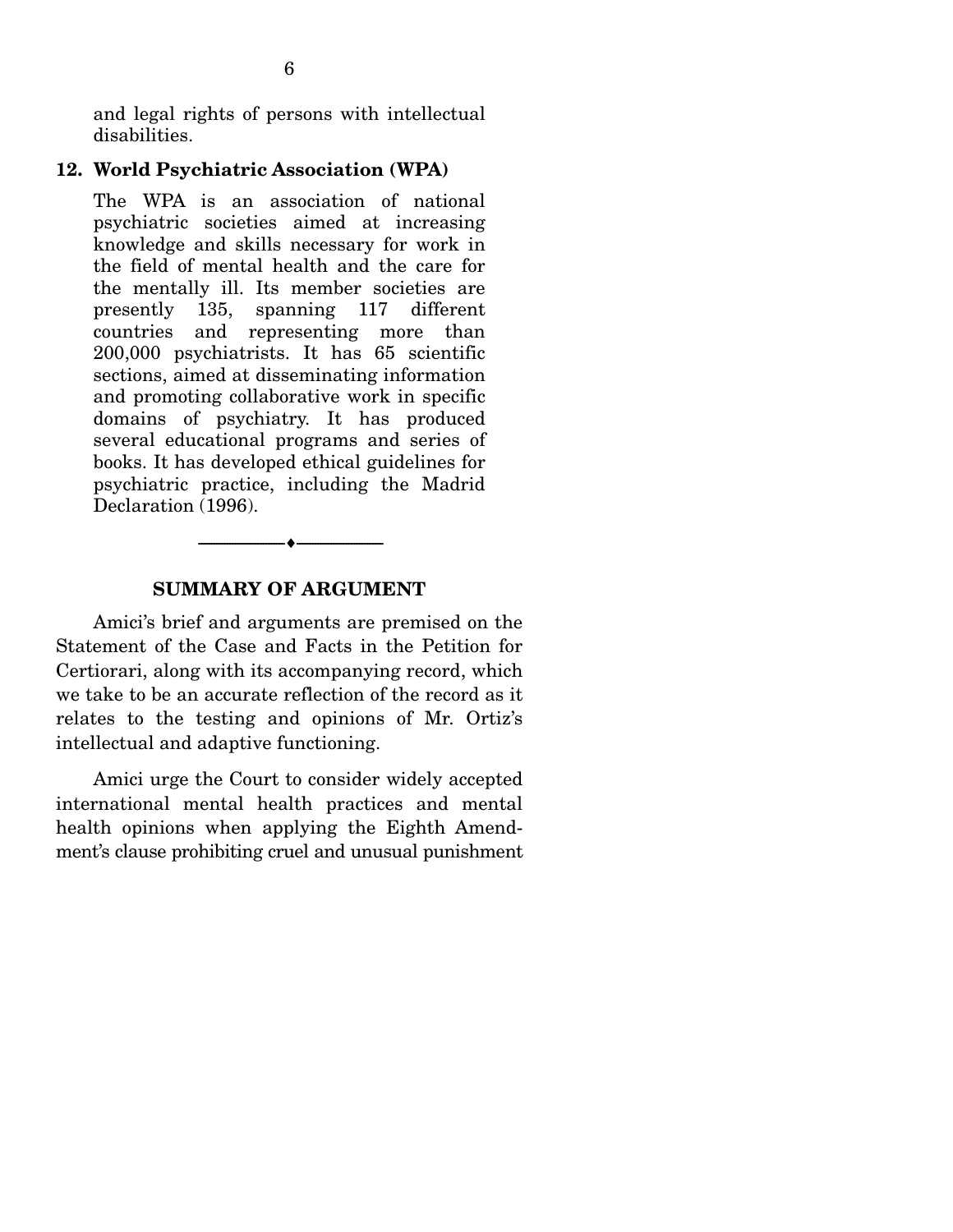and the Fourteenth Amendment's equal protection clause. International standards align with the United States regarding the protections afforded to individuals with intellectual disabilities and their reduced degree of culpability in criminal conduct assessment. In criminal cases where severe punishments are at issue, the special protections afforded to persons suffering from an intellectual disability are at their most relevant application and the medical scientific standards for properly testing and determining intellectual disability are at their sharpest focus. Correct application of the best available testing using the most reviewed and accepted standards of analysis and diagnosis are critical.

#### **ARGUMENT**

--------------------------------- ---------------------------------

**I. DISREGARDING VALID IQ TESTS RE-SULTS BECAUSE THERE IS NO "NORM" FOR THE NATIONALITY OR SPECIFIC CLASSIFICATION OF THE DEFENDANT IS CONTRARY TO ESTABLISHED MEN-TAL HEALTH RESEARCH AND PRAC-TICES AND CREATES UNFAIR, UNIQUE, AND INSURMOUNTABLE BARRIERS TO FOREIGN NATIONALS UNDER THE** *AT-KINS V. VIRGINIA* **CRITERIA.** 

 Fundamental to the concerns of Amici is the determination made by the District Court to reject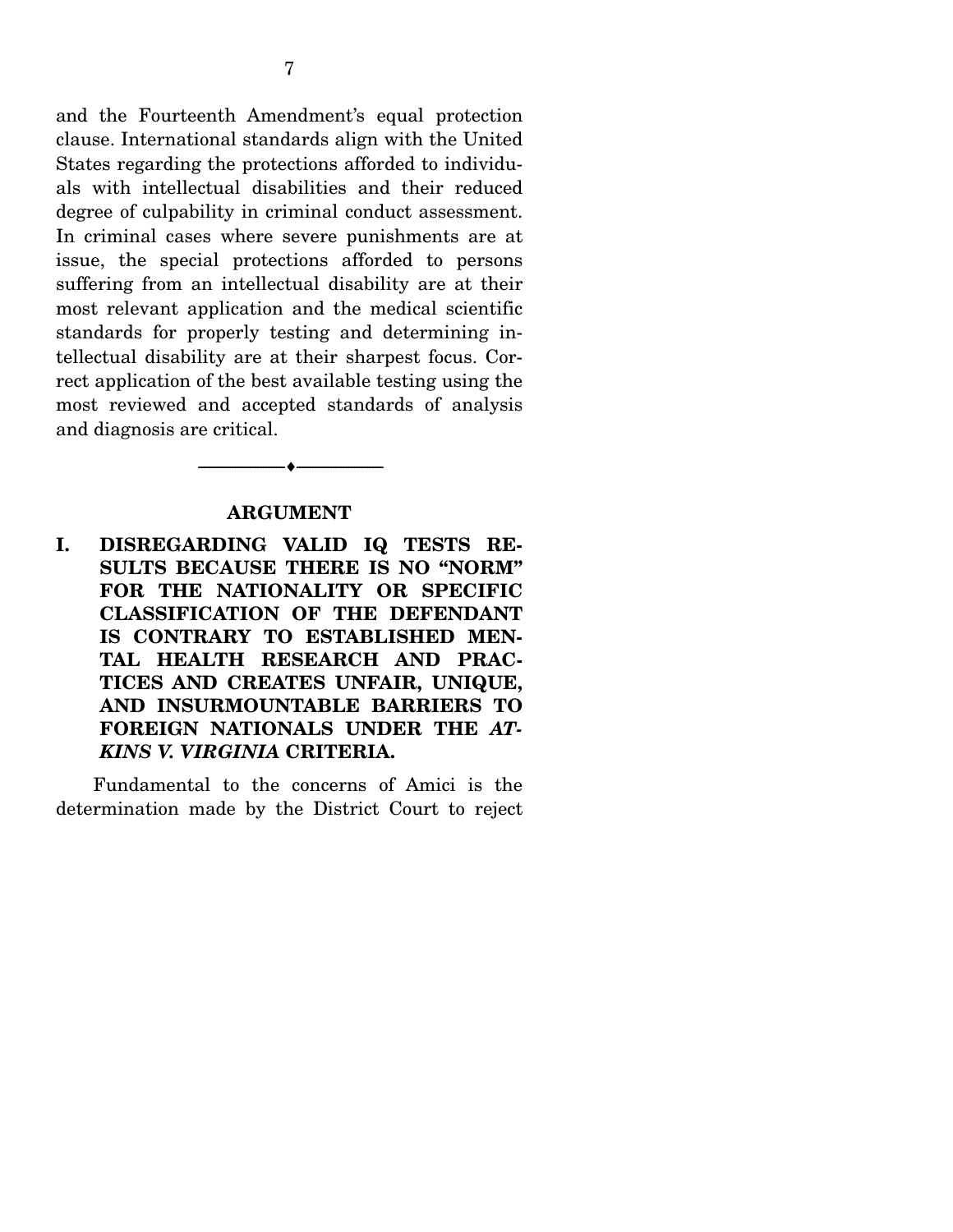the valid data from the IQ test known as the WAIS – III. In the *Atkins*<sup>2</sup> hearing to determine if Mr. Ortiz suffered from intellectual disability the prosecution's mental health expert, Dr. Vazquez, opined that the WAIS – III (Spanish version) test, with a full scale score of 54, was invalid. Dr. Vazquez based her opinion on the fact that the WAIS – III was not assessed against a normative population of Colombians but rather was assessed against U.S. norms. (A003395, H. Tr. at  $285$ <sup>3</sup> These representations were accepted by the District Court and formed an important basis for its opinion that Mr. Ortiz was not intellectually disabled.

 The Brief of the Petitioner and the Amicus Brief of the Republic of Colombia submitted to the Eighth Circuit provide ample evidence that a Colombian normative population to assess against does not exist and the accepted practice in the Colombian mental health community is to assess against U.S. norms.<sup>4</sup> Indeed, the accepted practice around the world with Amici's members, when a mental health test has not

<sup>2</sup> *Atkins v. Virginia,* 536 U.S. 304, 318 (2002) ("clinical definitions of mental retardation require not only sub-average intellectual functioning, but also significant limitations in adaptive skills such as communication, self-care, and self-direction that became manifest before age 18.").

<sup>3</sup> Ortiz *Atkins* hearing record transcript.

<sup>4</sup> *See*: Declaration of Dr. Erika Arias, accompanying the Brief of the Republic of Colombia as *Amicus Curiae* in Support of Petitioner, Eighth Circuit Case: 08-1749, filed 31 March 2010 Entry ID 3650258.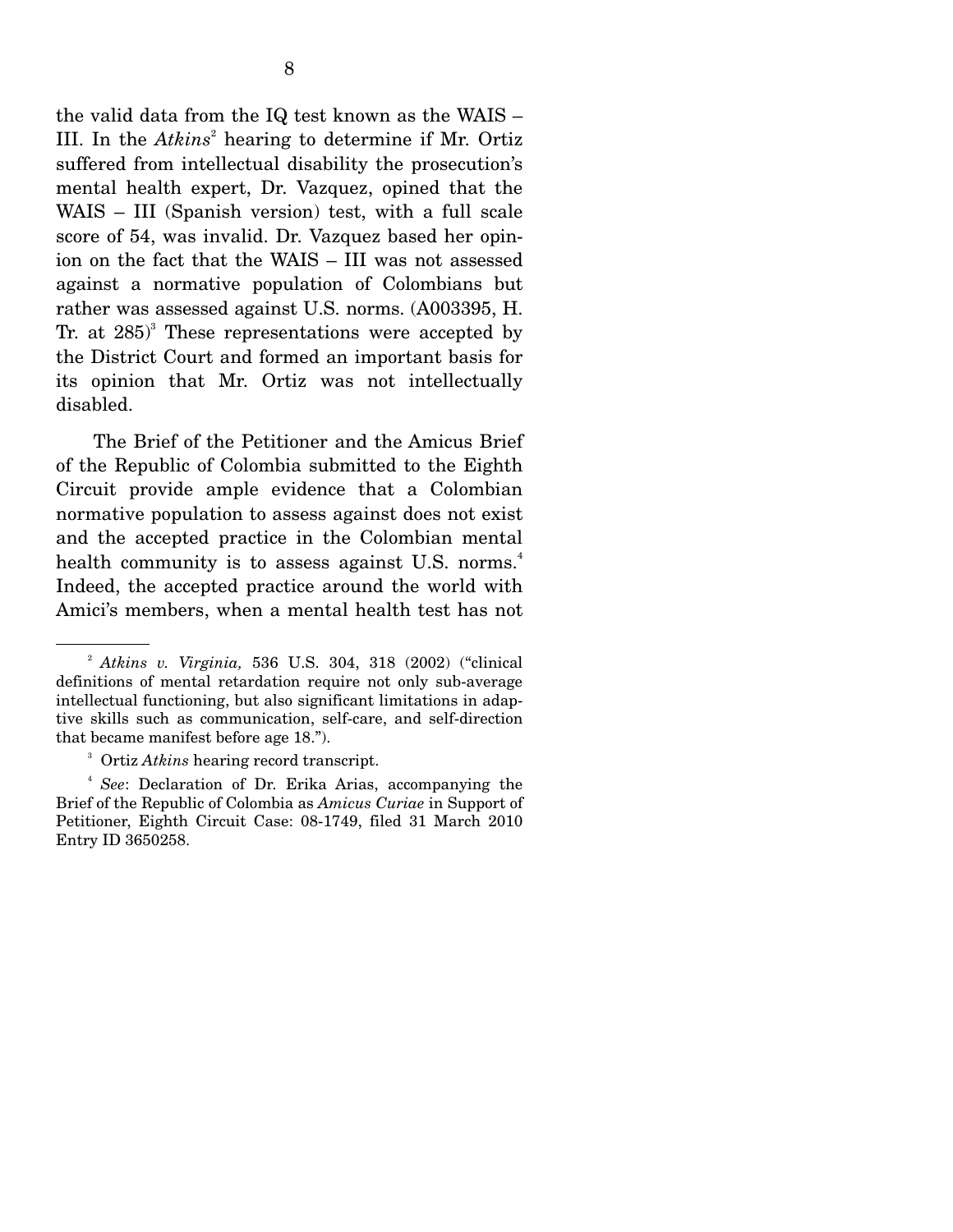been normed to a specific population, is to use the norm of the country in which the person is present or, failing that, the U.S. normative population is the most commonly used. The WAIS – III test using U.S. norms is highly regarded, in part because its norm is regularly tested and adjusted as required to maintain its relative accuracy.

 The scientific and legal community recognize that a precise determination of IQ is beyond any known test but acknowledge widely that established IQ testing is accurate within a standard error of measurement (SEM) of approximately five points*. Hall v. Florida*, 134 S. Ct. 1986, 1995, 1999 (2014). The mean IQ test score is 100 with a standard deviation of approximately 15 points. An individual with a score two standard deviations from the mean (70) would accurately have a range score of 65 to 75 and be considered of sub-average intellectual functioning warranting further testing for adaptive deficits and evidence of onset before age 18. *Hall*, 134 S. Ct. at 1999.

 Mr. Ortiz had a WAIS – III test full scale score of 54, with the SEM of 49 to 59, approximately three standard deviations below the U.S. mean, yet the District Court accepted the opinion that this score should be rejected as inaccurate because it was not tested against a non-existent Colombian norm. It should be noted that the District Court made no finding of intellectual deficit even though Mr. Ortiz scored 70 or below on *three* other highly regarded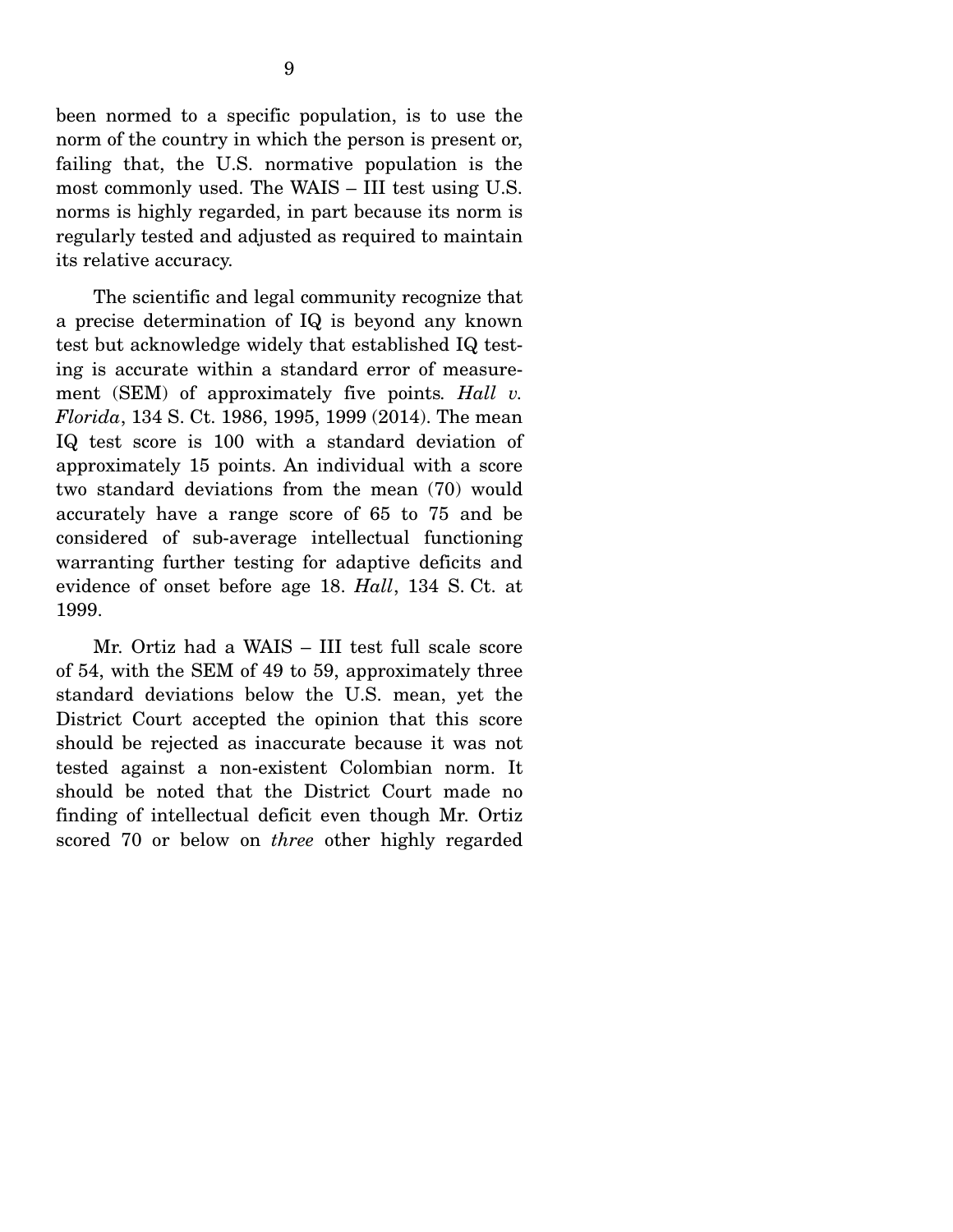intelligence tests including the Bateria-III, which was chosen and administered by the government's own expert. It is unclear then what evidence, if any, the District Court would ever have accepted as proof of a foreign national's subaverage intelligence. The District Court's finding should be rejected not only because it has no rational scientific or legal basis but more importantly because it sets a dual standard for intellectual disability determinations that significantly prejudices any individual from a country, ethnicity or socio-economic background that has no tested and validated "norm" for the IQ tests.

 For a significant number of nations and population groups specific norms for IQ testing do not exist. The Amici work in these countries and with individuals from numerous population groups across the globe. In many cases a norm for the nationality or population group of the person being examined is not essential as the U.S. norms provide a sufficient benchmark for the mental health testing, analysis, and rendering of accurate professional opinions. The absence of a specific IQ test norm does not mean that IQ tests are not used.

 It is also not difficult to see where the discriminatory practice applied in Mr. Ortiz's case will fall the hardest: on individuals from countries which are in conflict or post conflict, economically and educationally disadvantaged, small in population or with a significant non-major language speaking population. The decisions below mean individuals from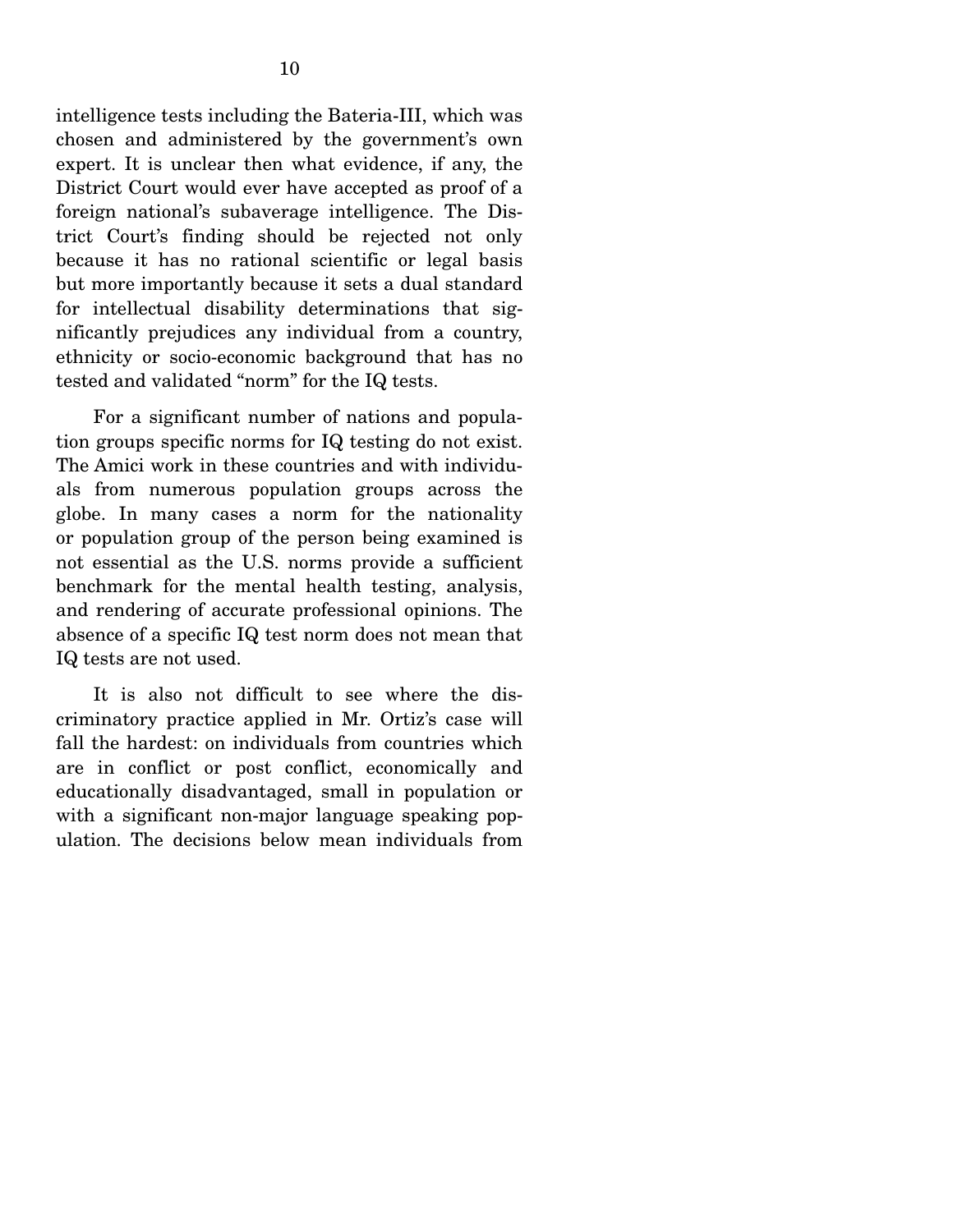populations without an established "norm" to be tested against have virtually no ability to meet the first prong of the three-part intellectual disability test. This will expose them to significant legal results, including the death penalty, while individuals with a "norm" group have the possibility to be considered less culpable, including exclusion from capital punishment. The dual standard resulting from the opinions below would be against any medically or scientifically accepted practice known to Amici, be discriminatory, and violate the equal protection clause of the U.S. Constitution.

**II. USING CULTURAL STEREOTYPES AND BIASES TO DISREGARD RELEVANT FAMILY HISTORY AND EARLY ADOLES-CENT BEHAVIORS, WHICH DEMON-STRATE ADAPTIVE BEHAVIOR DEFICITS CONSISTENT WITH INTELLECTUAL DIS-ABILITY, CREATES UNFAIR, UNIQUE, AND INSURMOUNTABLE BARRIERS TO DETERMINATIONS OF INTELLECTUAL DISABILITY UNDER THE** *ATKINS V. VIRGINIA* **AND** *HALL V. FLORIDA* **CRI-TERIA.** 

Amici promote scientific and medically accepted good practices around the globe with our primary work locations in Europe. Our working environment is a collection of many countries, large and small, with many cultures and languages and a constant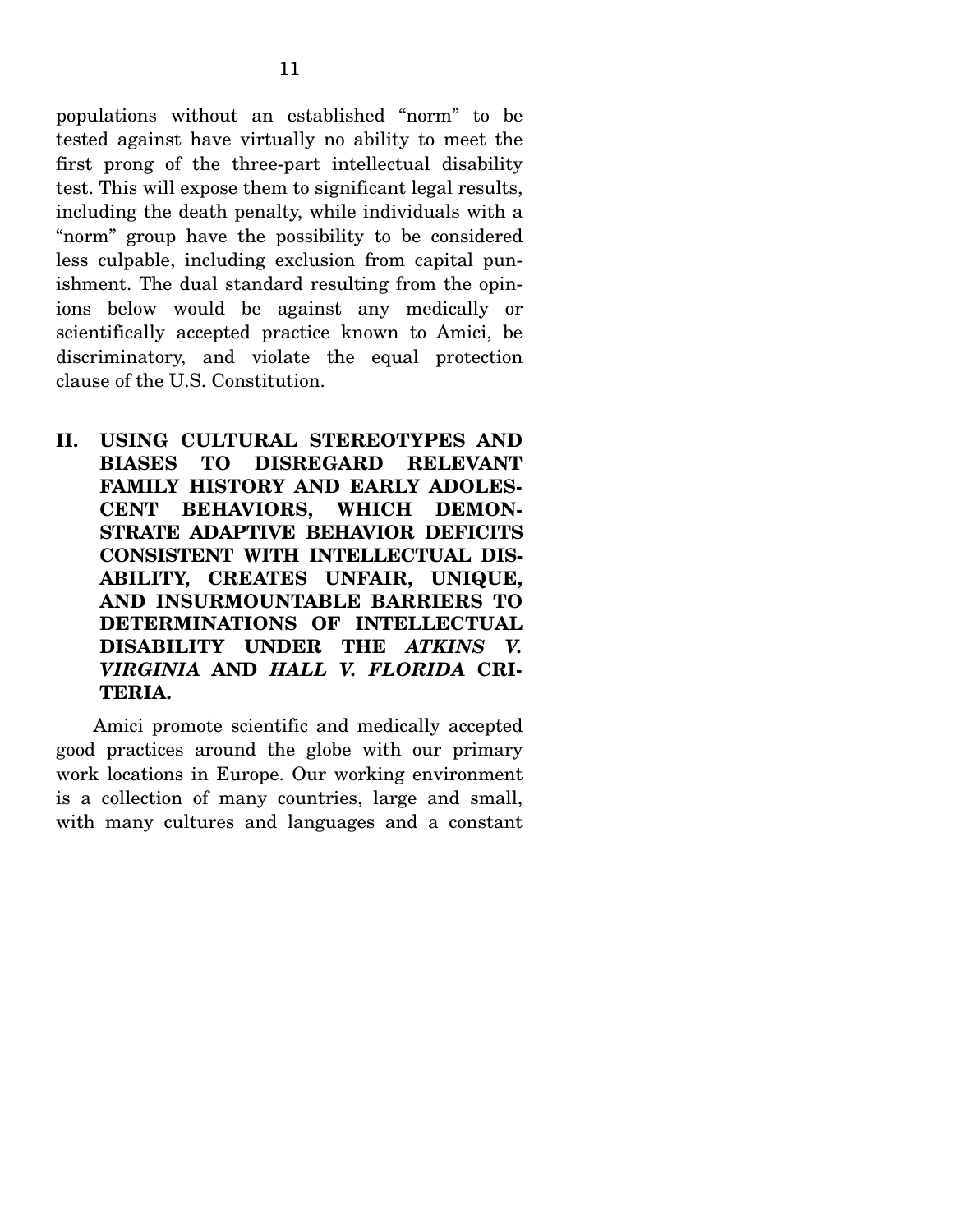influx of immigrants. In the past decades European mental health experts have had to address and work against many cultural stereotypes and biases. It would be naive to think that none exist anymore, but it would be unheard of today, and completely unacceptable, for stereotypes and biases to form any part of a proper mental health opinion. As human rights, especially civil and political ones, are universal, allowing a State to make distinctions based on national stereotypes would be contrary to accepted international standards. To base a life and death decision, such as eligibility for the death penalty, on archaic and unfounded stereotypes as occurred in this case shocks the conscience of Amici and its members. Yet, that is what the record of this case, attached as part of the petition for certiorari, demonstrates.

 Dr. Vazquez opined, and the District Court accepted, that:

Many of the behaviors that were described as indicative of dependency . . . are very typical of behaviors exhibited by many immigrants in similar circumstances. . . . It is not unusual for poor Latino immigrants to share living expense, rather than living by themselves. They save money under a mattress, rather than in a bank, language problems require that others help them to pay their bills and they tend to stay within their own group as much as possible. (A004341, at 15.)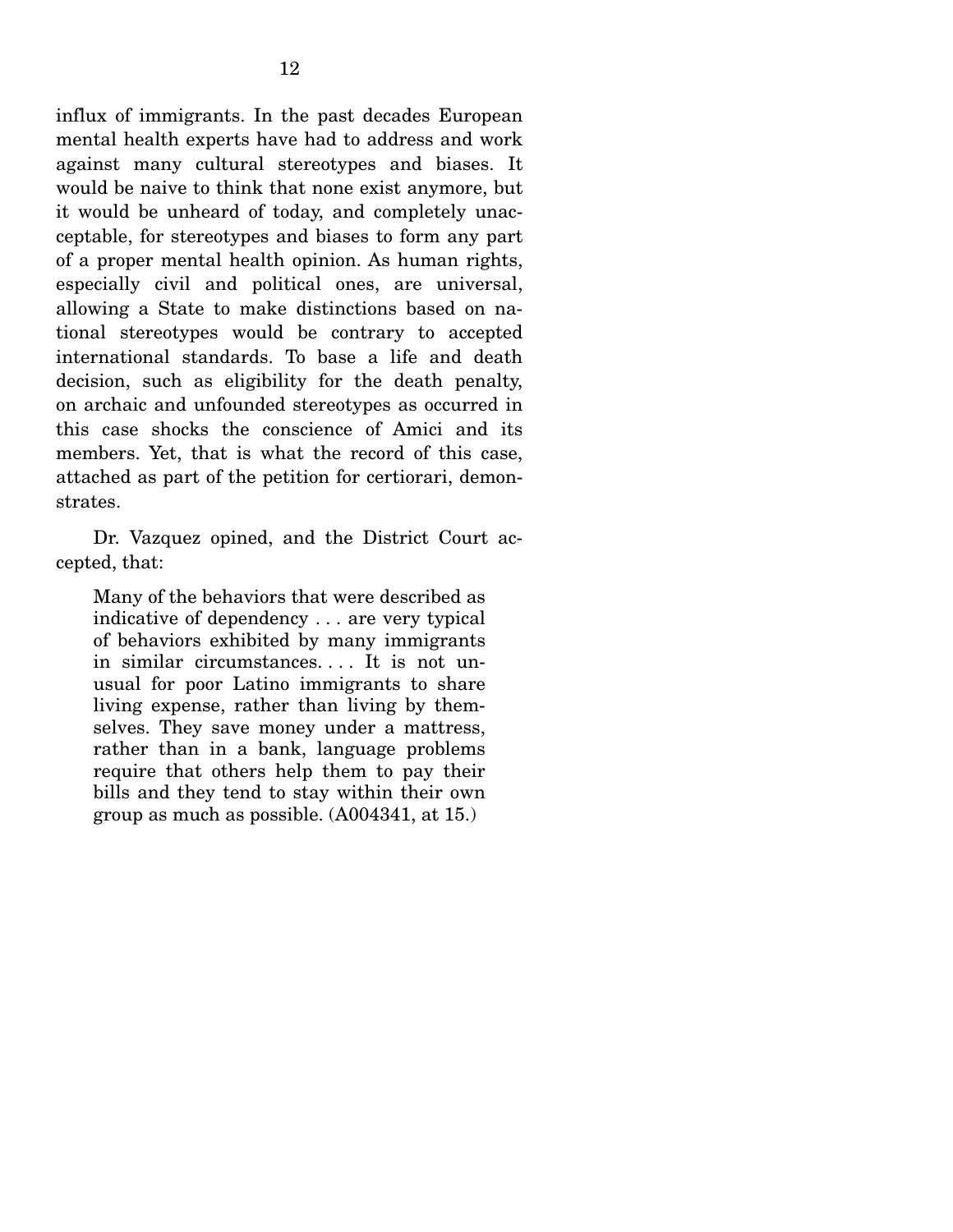Individually, any one or more of these acts could occur by choice by anyone in the U.S. or Europe and not be indicative of an intellectual disability. However, given the convergence of the very low IQ test scores of Mr. Ortiz along with his individual developmental history and family accounts of significant developmental delays in growing up, the dismissal of this important evidence as "typical for poor Latinos" is shocking to Amici.

 This constellation of evidence should compel any mental health examiner to explore further and examine all mental health testing in a comprehensive manner. In this case the mental health testing reveals the WAIS-III (Spanish Version) IQ Full Scale score of 54 referenced above, the Bateria Woodcock-Muñoz Revisada Basic Cognitive Ability score of 44- 50, Comprehensive Test of Non-Verbal Intelligence (C-TONI) scores of 47, 51, and 51, in addition to a Bateria III Woodcock-Muñoz General Intellectual Ability test score of 70 (improperly scored; the proper score is 60). These scores have convergent validity and are well within the diagnostic limits for intellectual disability (even if the Bateria-III score is not corrected). Amici in their collective experiences are of the opinion that any person with scores this low is presumptively a person with intellectual disability; that is, these scores are more than two standard deviations below the norm for virtually any population.

 Amici do not know of a valid methodology to dismiss as normal the supporting adaptive behavior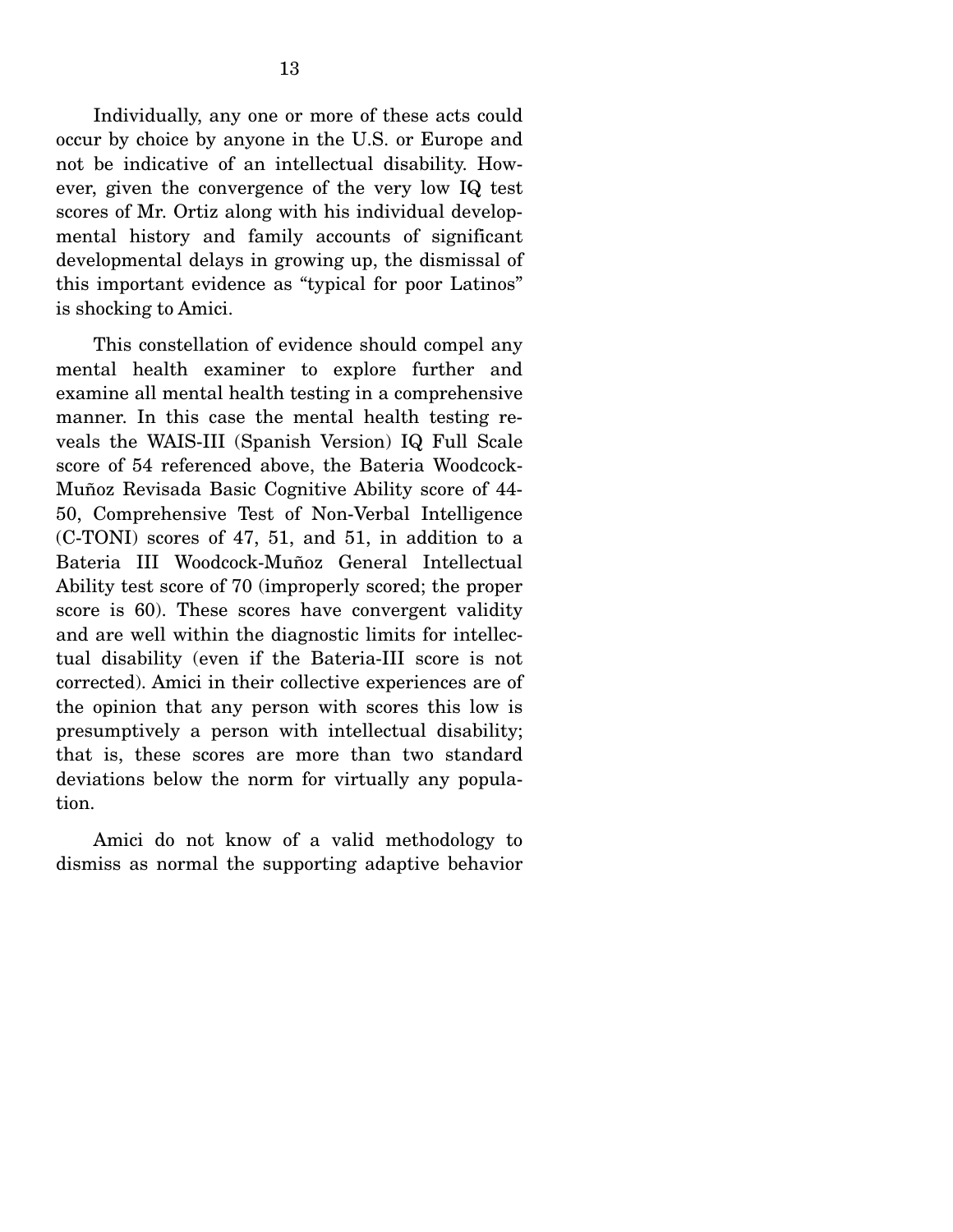evidence in light of these scores, no matter what culture or group the subject is compared against. This is further affirmed when coupled with developmental delays Mr. Ortiz is reported to have displayed. Thus, a diagnosis of intellectual disability for a person from any culture should only be rejected if adaptive functioning is demonstrated to be uniformly (*i.e.*, across skill sets), consistently (*i.e.*, across the subject's life) and significantly above scientifically-standardized adaptive expectations.

 As this Court states in *Hall v. Florida*, "the legal determination of intellectual disability is distinct from a medical diagnosis, but it is informed by the medical community's diagnostic framework." 134 S. Ct. at 2000. This framework must be scrupulously and professionally followed by all mental health professionals if the courts are to have confidence in their legal determinations. Nowhere is this more essential than in capital punishment litigation. "The death penalty is the gravest sentence our society may impose. Persons facing that most severe sanction must have a fair opportunity to show that the Constitution prohibits their execution." *Id.* at 2001.

 When professional mental health experts conduct competing examinations in litigation it is natural that they can come to different conclusions due to the variables in scientific inquiry and analysis. However, when the analysis of the data and variables is biased by stereotyping and prejudices, the diagnostic framework essential to the courts' legal determinations fails. When a jurist feels comfortable making or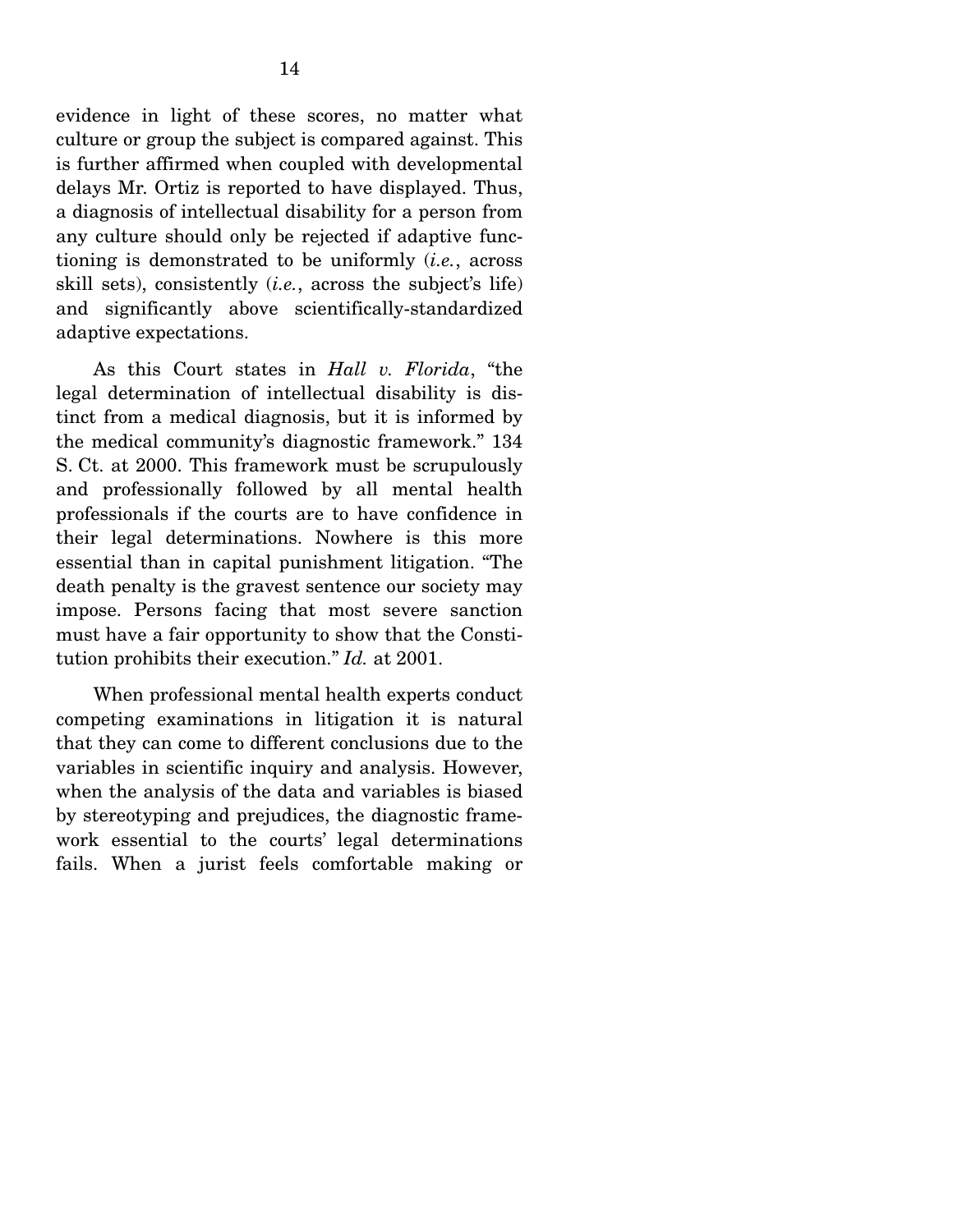adopting such unfounded assumptions patently based on stereotyping, the individual is confronted with an unfair and often an insurmountable barrier, leading an intellectually disabled person to an unconstitutional death sentence.

#### **CONCLUSION**

--------------------------------- ---------------------------------

In *Atkins v. Virginia,* this Court held "that the Constitution 'places a substantive restriction on the State's power to take the life' of a mentally retarded offender."5 This Court guided the lower courts in making this determination with its analysis of the determinations of intellectual disability:

. . . . clinical definitions of mental retardation require not only sub-average intellectual functioning, but also significant limitations in adaptive skills such as communication, self-care, and self-direction that became manifest before age 18.<sup>6</sup>

 The District Court rejected, and the Eighth Circuit affirmed, the clinically sound and scientifically valid determinations of sub-average intellectual functioning by adopting false reasoning of invalidity due to the non-existence of a Colombian nationals

<sup>5</sup> 536 U.S. 304 at 321 (citing *Ford v. Wainwright*, 477 U.S. 399, 405 (1986)).

<sup>6</sup> *Id.* at 318.